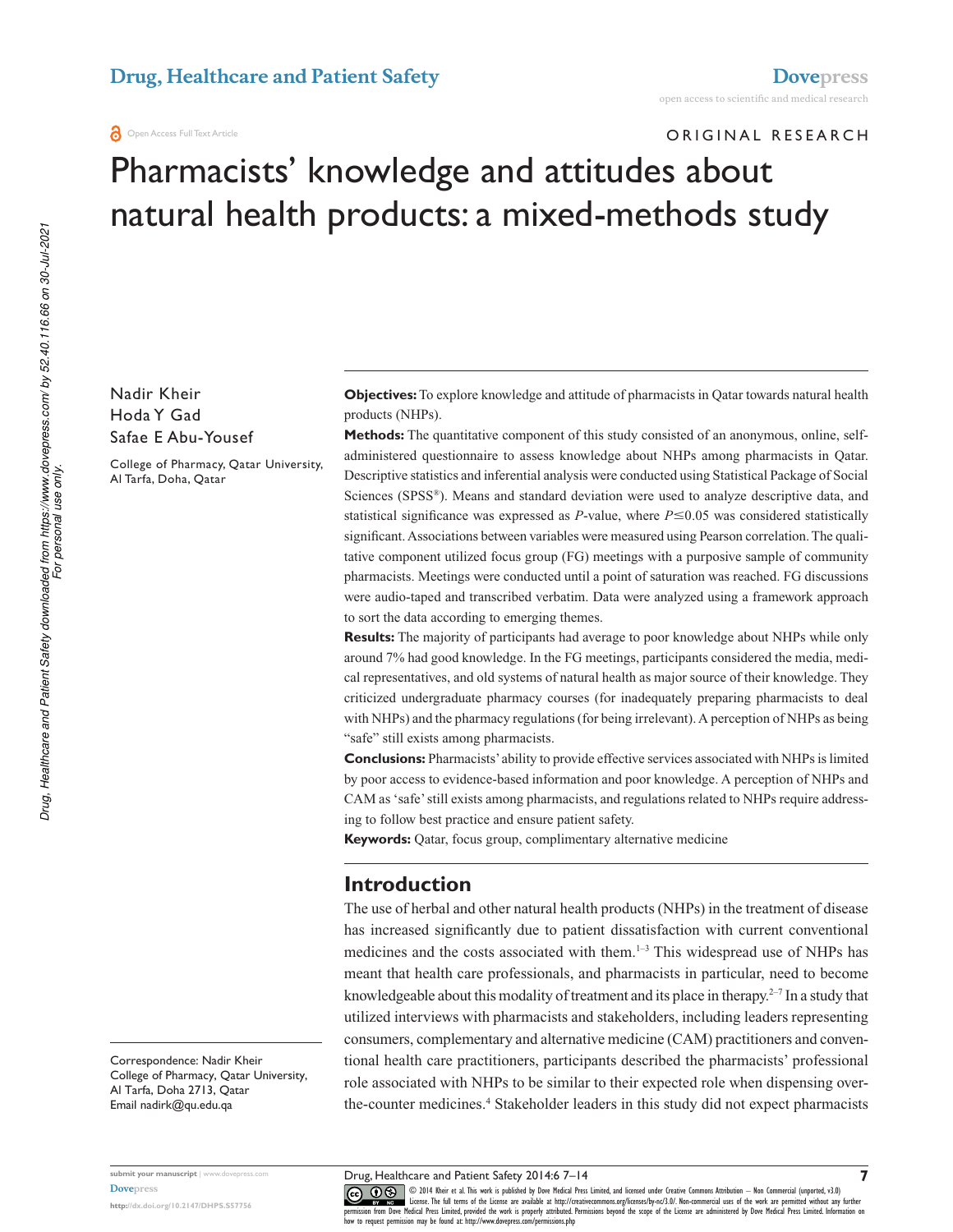to be experts, but expected them to have a basic level of knowledge about NHPs. However, the National Association of Pharmacy Regulatory Authorities' Model Standards in Canada require that pharmacists ask about NHP use when counseling patients, and when asked they should provide accurate information regarding the efficacy, toxicity, side effects, or interactions of NHPs.<sup>5,6</sup>

Faced with the increasing demand for CAM and NHPs by their patients, pharmacists have to be prepared to discuss their uses and limitations, as well as any possible adverse effects. They should be able to watch for signs of noncompliance with prescribed conventional treatments that may be associated with the use of these products, as this is often not explicitly reported by patients.2,4 Although some studies show that a significant number of people use NHPs as an alternative to conventional medicines, many studies indicated that most people use NHPs as a complement to conventional medicines.2–7 This means that many patients may be at risk of potential drug-related problems (DRPs) (eg, drug–herb interactions, medication nonadherence) associated with the concomitant use of NHPs and other medications.<sup>7</sup> Furthermore, most NHP users do not voluntarily reveal their usage of these products to their physicians without prompting, but are more likely to reveal this to pharmacists.<sup>8</sup> These findings suggest high potential for preventable DRPs and suboptimal medication use, particularly among people who suffer from chronic illness. As such, this represents a tremendous opportunity for pharmacists to identify, resolve, or prevent actual and potential DRPs among their patients and to promote the safe and appropriate use of medications. However, it has been reported that many pharmacists feel insufficiently informed about CAM and in particular herbal medicines.<sup>9</sup> While consumer interest in NHPs has continued to rise, schools of pharmacy, nursing, and medicine have been slow to introduce curriculum changes aimed at preparing practitioners with the required skills and knowledge related to NHPs. A number of factors contributing to the passive attitude on the part of academicians and practitioners alike toward developing relevant topics and teaching strategies related to NHPs in pharmacy schools or in practice have been reported.<sup>10</sup> Many cite "lack of scientific evidence" as a concern, while others simply admit that they were unfamiliar with many of the CAM products and services that their patients are using. Despite these concerns, many students and faculty groups expressed positive attitudes toward the use of NHPs (and CAM) and advocated their use in certain situations.<sup>11,12</sup> To close the circle, an awareness of the attitudes and beliefs of health care professionals, who may influence a patient's self-care

decision about these alternative modalities of treatments, seems to be warranted.

To date, no studies have been published to report pharmacists' knowledge of NHPs or to explore their attitudes toward these products in Qatar. Therefore, the main objectives of this project were: 1) to assess pharmacists' level of scientific knowledge related to NHPs; 2) to explore the attitude of pharmacists toward NHPs and CAM in general; 3) to gauge pharmacists' opinion about the reference sources related to NHPs available to them; 4) to understand the state of regulatory aspects related to NHPs; and 5) to identify the challenges and barriers facing pharmacists when dealing with NHPs.

# **Materials and methods**

This was an exploratory and descriptive study utilizing a mixed qualitative–quantitative method conducted from October to December 2011 in Qatar. The study was approved by Qatar University's Institutional Review Board (approval number QU-IRB 89/11).

# Quantitative study

To assess pharmacists' scientific knowledge, a questionnaire was developed utilizing information available in the literature and discussions with experts in the field of NHPs.<sup>7,13,14</sup> To maximize relevance, the questions were developed by a senior faculty member with extensive experience of planning, development, and delivery of the pharmacy courses that deliver the bulk of the knowledge that relates to NHPs. The questions were developed such that they were within the expected level of a pharmacy college graduate, and all (except one) addressed specific herbal products widely available in community pharmacies and commonly used by patients. The acceptability, burden, and comprehension of the questionnaire were assessed by gauging expert opinion of two faculty members with expertise in questionnaire development, then piloting on seven pharmacists, none of whom participated in the study. Feedback of the two groups was discussed by the research team, and proposed changes were considered for inclusion in the questionnaire. The final questionnaire included eight items addressing demographics (sex, age, highest pharmacy degree obtained, past country of practice, years of experience as pharmacist, years since graduation, country where pharmacy degree was obtained, NHP-related courses completed [if any]) and a knowledge section (twelve items) (Figure 1). Six items in the knowledge section were multiple choice questions, each with a single correct answer. The other six questions were true/false questions. The total score for the knowledge section was arbitrarily divided into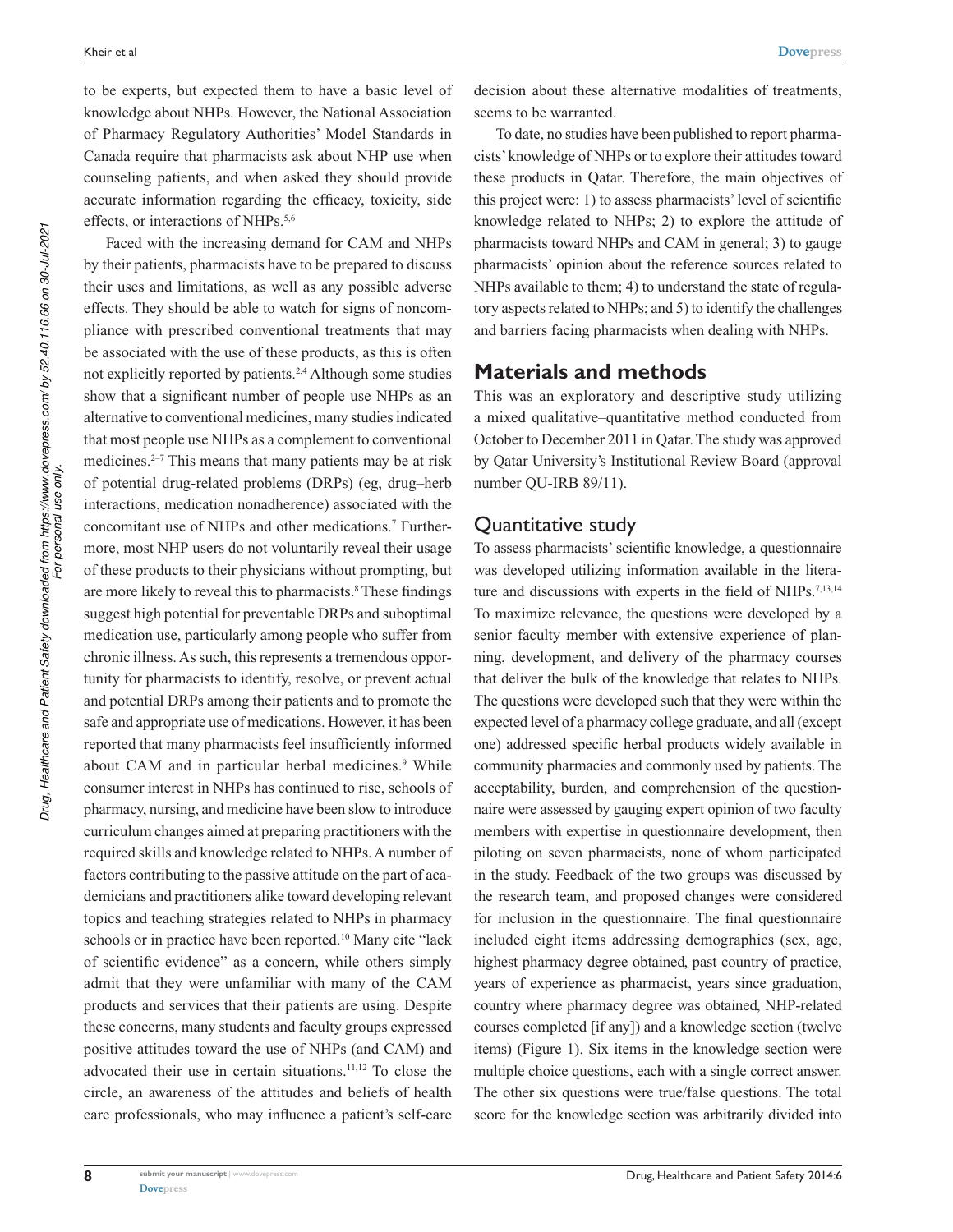poor knowledge (0–3), average knowledge (4–8), and good knowledge (9–12). A final global question asked pharmacists subjectively to assess their level of confidence in their knowledge of NHPs. The questionnaire was disseminated through an online database (SurveyMonkey, Palo Alto, CA, USA) to pharmacists practicing in Qatar whose contact addresses were available at the College of Pharmacy's database. Means and standard deviations were used to analyze descriptive data (parametric method), and statistical significance was expressed as *P*-value, where  $P \le 0.05$  was considered statistically significant. Associations between variables were measured using Pearson correlation, and data were analyzed using the SPSS version 19 (IBM Corporation, Armonk, NY, USA).

## Qualitative study

To explore attitudes toward NHPs, focus-group (FG) discussions were conducted, with pharmacists recruited using mixed purposive and "snowball" sampling techniques.<sup>15</sup> Pharmacists were invited to take part in the FG meetings if they were working in a community pharmacy in Qatar for no less than 1 year and were known by the researchers to be able to provide diverse and deep perspectives on the subject matter. Pharmacists were also asked to recommend others who they perceived to have insight and experience with NHPs who could enrich the discussions. All candidates were then emailed a letter of invitation describing the study and their expected role. Those who agreed to participate provided consent before being interviewed. The FG meetings took place during October and November 2011 in a primary health care clinic's meeting room after regular business hours. Each of the interviews took approximately 1.5–2 hours. Questions for the FG meetings were grouped under the following main areas: perception about NHPs and CAM, sources of NHP knowledge, NHP regulations, and challenges and barriers when dealing with NHPs. Interviews were conducted following a systematic approach (opening, introductory, transitional, key, and closing questions). At the beginning of each interview, the aim of the study was shared with the pharmacists. Discussions during FGs were audiotaped and transcribed verbatim, and all interviews were conducted by the same two interviewers. After reaching a point of saturation, no additional interviews were conducted. Data were analyzed using a framework approach (familiarization, generating codes, identifying themes) to sort the data according to emerging themes.<sup>16,17</sup>

# **Results**

A total of 92 pharmacists (55% females) responded to the quantitative questionnaire (25% response rate). Over 60%

#### **Table 1** Demographic characteristics of the pharmacists (n=92)

|                                | <b>Number</b> | <b>Frequency</b> |
|--------------------------------|---------------|------------------|
| Sex                            |               |                  |
| Female                         | 51            | 55.4%            |
| Male                           | 41            | 44.6%            |
| Age (years)                    |               |                  |
| $20 - 29$                      | 19            | 20.7%            |
| $30 - 39$                      | 51            | 55.4%            |
| $40 - 49$                      | 16            | 17.4%            |
| >50                            | 06            | 6.5%             |
| Highest level of education     |               |                  |
| Bachelor's                     | 74            | 80.4%            |
| Master's                       | 7             | 8.6%             |
| PharmD                         | 3             | 3.2%             |
| PhD                            | 3             | 3.2%             |
| Others                         | 5             | 5.4%             |
| Pharmacy practice setting      |               |                  |
| Community pharmacies           | 17            | 20.0%            |
| Public hospital pharmacies     | 44            | 51.8%            |
| Private hospital pharmacies    | 02            | 2.40%            |
| Primary health care pharmacies | 16            | 18.8%            |
| Others                         | 06            | 7.1%             |
| Years' practice in Qatar       |               |                  |
| $<$ 5                          | 19            | 21.0%            |
| $6 - 10$                       | 25            | 27.5%            |
| $11 - 15$                      | 30            | 33.0%            |
| >15                            | 17            | 18.7%            |
| Completed CAM courses          |               |                  |
| Yes                            | 10            | 11.1%            |
| No                             | 80            | 88.9%            |

Abbreviation: CAM, complementary and alternative medicine.

of the respondents practiced in the hospital and primary health care setting, and only 20% in community pharmacies (Table 1). The highest pharmacy degree of the majority of pharmacists was a bachelor's.

## NHP knowledge

Half of all the participants had average knowledge about NHPs, with a mean score of 4.51 ( $\pm$ 3.57), and over 30% of the sample had poor knowledge (Table 2). The results showed that female pharmacists had higher knowledge scores than males  $(P<0.05)$ , and pharmacists in community pharmacies possessed more knowledge than pharmacists practicing in other settings (*P*<0.05). Also, knowledge tended to increase as pharmacists years of practice increased. Around 35% of respondents indicated that they were somewhat confident or not confident in their NHP-related knowledge, whereas only 7.6% rated themselves as confident. However, 28% of the sample did not respond to this question.

In the qualitative arm of the study, four FG meetings were conducted with a total of 18 pharmacists (or "participants", a term that we will use interchangeably with "pharmacists") before reaching theoretical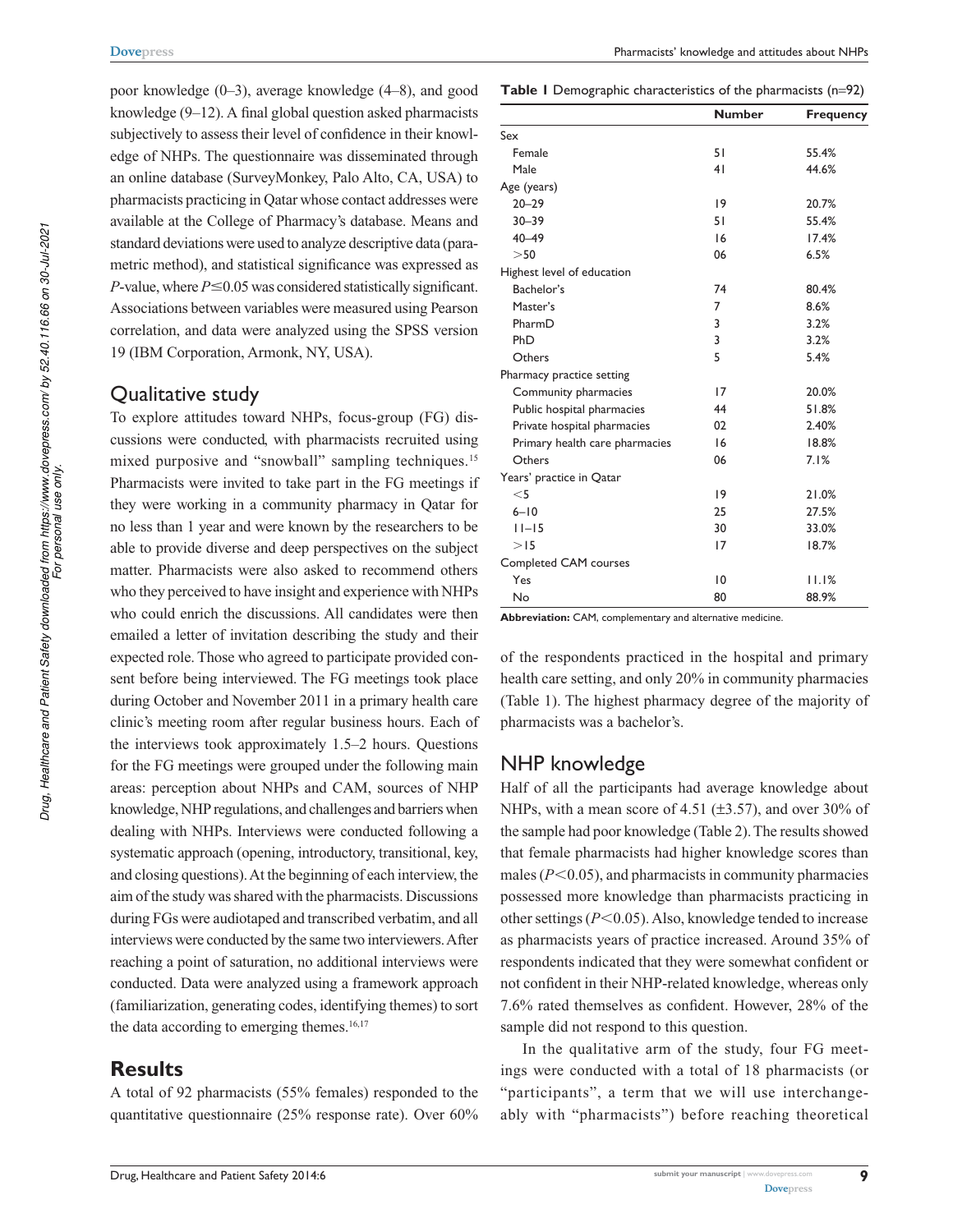#### **Please choose the single best answer for every question**

- 1. From the list, please select all that apply to complementary and alternative medicine (CAM)
	- a) Herbal products
	- b) Vitamin supplements
	- c) Massage
	- d) Acupuncture
	- e) Homeopathy
	- f) Traditional Chinese medicine
- 2. Which one of the following herbal products should not be taken by
	- patients who are taking digoxin?
	- a) Echinacea
	- b) Saw palmetto
	- c) St John's wort
	- d) Valerian
- 3. Fatima has been using cranberry to treat her urinary tract infection. Her symptoms have not improved since she started taking cranberry capsules (four 400 mg capsules daily) 2 days ago. What is the most likely reason for cranberry ineffectiveness in this case?
	- a) She is not taking a high enough dose of cranberry to be effective.
	- b) Only unsweetened cranberry juice. not capsules, has been shown to work in clinical trials.
	- c) It takes more than 48 hours to see the full effects of cranberry extract.
	- d) It is not clear that cranberry will work to treat urinary tract infections.
- 4. Which of the following is most correct regarding the efficacy of black cohosh for the management of menopausal symptoms?
	- a) Black cohosh appears to be as effective as hormone-replacement therapy for the management of symptoms associated with menopause.
	- b) Black cohosh may help relieve hot flashes associated with menopause only.
	- c) Black cohosh has been shown to relieve hot flashes and provide protection against developing osteoporosis.
	- d) Black cohosh has been shown to relieve hot flashes and provide protection against cardiac disease.

**Figure 1** Natural health product knowledge questions.

**Dovepress** 

**10**

saturation. Table 2 illustrates the questions and the emerging themes identified throughout the FG meetings. Participants listed a variety of NHPs that they dispense or sell from their pharmacies, including ivy leaf extracts, dietary supplements, vitamins, products to relief hemorrhoid symptoms, energy boosters (such as ginseng),

- 5. Which of the following can be used to treat motion sickness in pregnant women instead of diphenhydramine?
	- a) Echinacea
	- b) Ginseng
	- c) Saw palmetto
	- d) Ginger
- 6. What herb is routinely used to improve the symptoms of an enlarged
	- prostate?
		- a) *Ginkgo biloba*
		- b) Garlic
		- c) Saw palmetto
		- d) Echinacea

#### **True/false questions**

- 1. Garlic can lower blood lipid level
	- a) True
	- b) False
	- c) Don't know
- 2. Echinacea is commonly used for cold and flu symptoms
	- a) True
	- b) False
	- c) Don't know
- 3. Ginseng can be used safely in people with high blood pressure
	- a) True
	- b) False
	- c) Don't know
- 4. Valerian should be used cautiously in patients using benzodiazepines a) True
	- b) False
	- c) Don't know
- 5. Ginkgo is claimed to delay dementia.
	- a) True
	- b) False
	- c) Don't know
- 6. Garlic may make birth-control pills more effective
	- a) True
	- b) False
	- c) Don't know

immune system enhancers (such as echinacea), valerian, St John's wort, glucosamine, and *Ginkgo biloba*.

# Perception of CAM

Interviews were started by gauging the pharmacists' perception about the general area of CAM and specifically what

*Drug, Healthcare and Patient Safety downloaded from https://www.dovepress.com/ by 52.40.116.66 on 30-Jul-2021*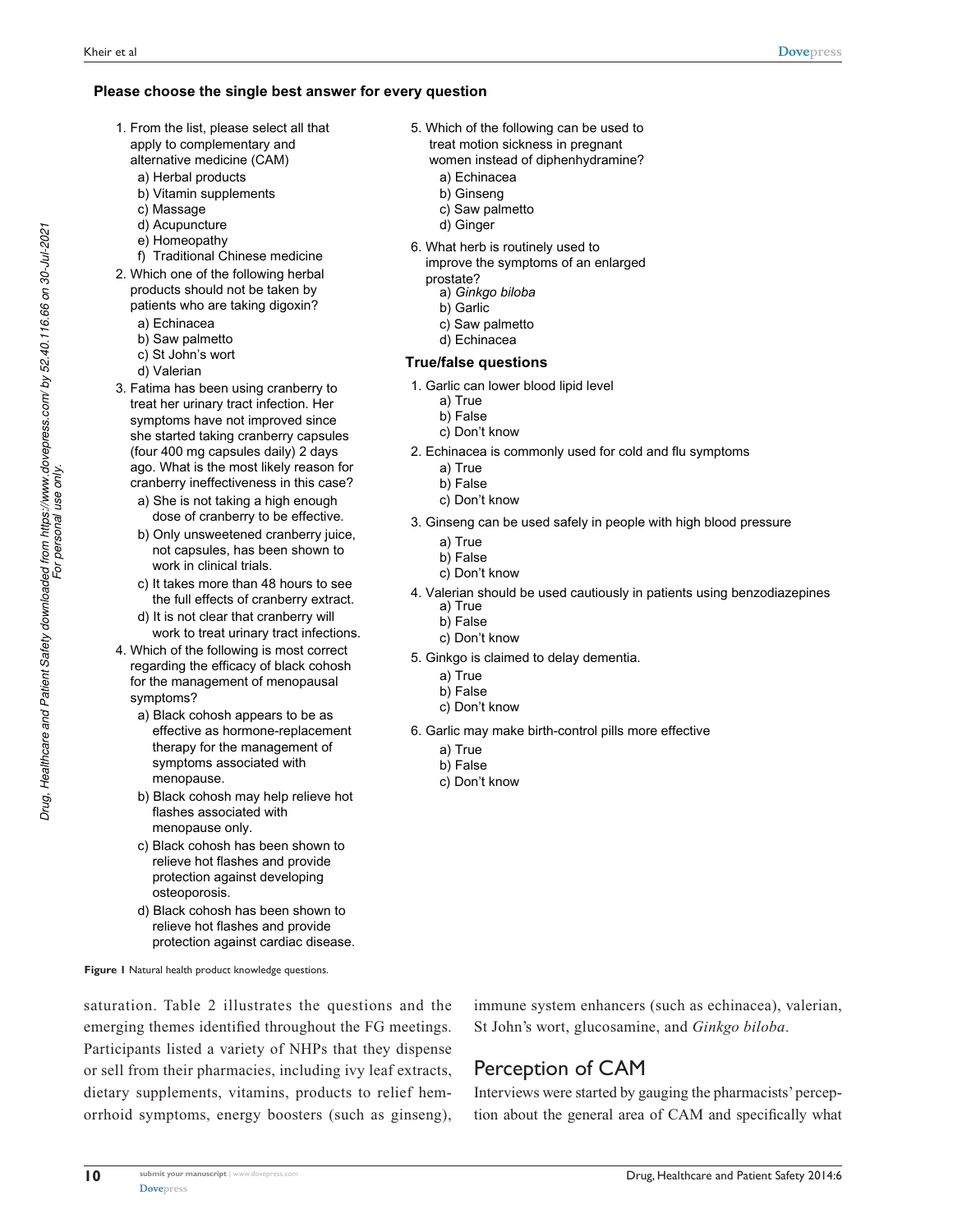| <b>Question</b>         | <b>Theme</b>                                     |
|-------------------------|--------------------------------------------------|
| Perception about        | Pure and safe, confusing to patients and         |
| CAM and NHPs            | pharmacists                                      |
| Source of NHP           | Ayurveda (traditional herbal system of           |
| knowledge               | healing), the Internet, medical representatives, |
|                         | no access to reliable sources                    |
| Barriers and challenges | Poor undergraduate training, no access           |
| when dealing with       | to evidence-based knowledge, language            |
| CAM and NHPs            | and cultural barriers, ethical issues (profit-   |
|                         | generating versus professionalism)               |
| NHP regulations         | Old, irrelevant, incomplete                      |

**Table 2** Questions and themes identified in focus-group meetings

Abbreviations: CAM, complementary and alternative medicine; NHPs, natural health products.

NHPs meant to them. Two contradictory themes emerged; the first was that these products were confusing to the patient and the pharmacist. One pharmacist (FG1#1: in the first FG conducted, coded number 1) noted that, "What comes to my mind is lots of products from many companies that make the patient dizzy finding the best product; fear also comes to my mind when someone asks because I don't have enough knowledge." Another pharmacist (FG2#1) mentioned that, "Herbal medicines are mixtures of herbs and we can't predict; that's what made me confused."

The second theme was that NHPs are parts of a system that has been established as a safe modality of healing and that is rooted in old traditions of healing. FG4#3 stated, "Can't tell it's dangerous, no studies, so mostly it's safe." Several pharmacists referred to Ayurveda (an ancient system of healing that revolves around herbal products, originating from the Indian subcontinent) and described it as a reliable healing system encompassing all NHPs. Other pharmacists described NHPs as part of a system not only of herbal products, but one that includes "acupuncture, reflexology, and surgery."

Some of the participants cautioned about the indiscriminate use of NHPs. FG1#3 commented, "Every product should be handled with care, and as long as it is handled with care, it's not at all dangerous." Another pharmacist (FG4#2) was more cautious about their use: "For me, the use of NHPs is a threat because people don't look at the quantity used, and they think that if they take more, it will give a better effect."

Other perceptions about CAM and NHPs noted from the four FGs were that NHPs are "just lots of colored and fancy bottles" or "totally safe and approved by the public." Others thought that CAM and NHPs are anything that is not pharmacological. One pharmacist (FG1#1) emphasized that natural remedies represented to him "a pure thing with 100% benefit to the public health."

## Reference sources

FG participants considered undergraduate courses, medical representatives, and the Internet as major reference sources related to NHPs. But the unavailability of reliable scientific sources for NHP information was a strong theme throughout the four FGs. One of the pharmacists (FG3#4) mentioned that the main source of their NHP knowledge was various TV programs: "We didn't learn from a college, I learned from programs such as *Opera* and *Doctors*, then people start to know and call to ask about them." Another emerging theme was the role of ancient systems of traditional medicine such as Ayurveda as source of knowledge (this was a theme that emerged clearly from among pharmacists whose origin was the Indian subcontinent). These natural remedies were again described as "safe." One of the FG pharmacists (FG2#1) noted that, "We hear about the medicinal plants from our parents; like even for minor conditions like sneezing or fever, we used to take some herbs from our parents. This was our childhood habit." Another participant (FG1#4) emphasized, "We don't have any resources for updating knowledge."

The majority of the participants reported that they tend to update their knowledge when receiving new products or when patients ask about certain products. One of the participants (FG1#2) stressed the importance of self-initiated effort to upgrade one's knowledge, suggesting, "Regarding the resources, that depends upon the person, you know, if you are more interested, if you want to refresh or increase your knowledge that depends on you." The same pharmacist went on to admit, "We don't have any resources for updating knowledge."

# challenges and barriers

There was almost a consensus that what had been taught in undergraduate pharmacy courses was insufficient to prepare the pharmacist for practice and presented a barrier in their daily dealings with NHPs. FG4#3 said, "Colleges didn't prepare pharmacists enough in how to seek information." Another pharmacist (FG2#4) explained that, "It was more science-based teaching, focused more on the plant itself; it wasn't sufficient to prepare pharmacists for practice." The undergraduate courses that were received and that were designed to address NHPs were described as irrelevant. FG3#5 noted, "From undergraduate courses, we had only one course called pharmacognosy, which provided only the basics about natural health products and wasn't sufficient to prepare pharmacists for practice."

Ethical dilemmas were another recurring theme, where some of the participants expressed concern that the large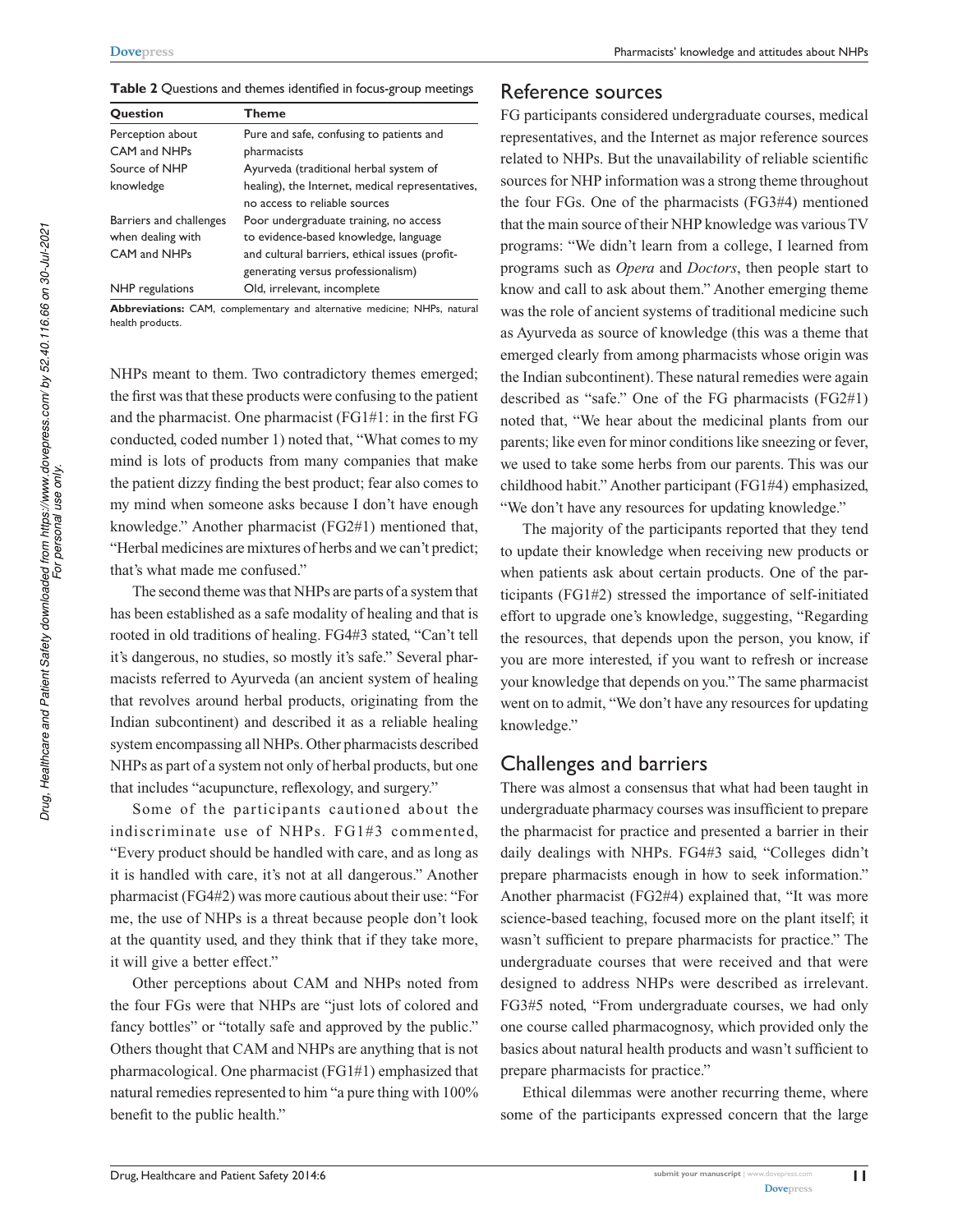profit margin (and sometimes the financial bonus) associated with the sale of these products in large quantities presents a sense of pressure on them. FG2#5 said, "Business forces you to do things you don't agree with, and there is a bonus for the sales," and FG2#2 added, "I sell it and I know they are not that effective compared to pharmacological drugs."

# NHP regulations

Two themes were noted in relation to regulations. The first was the lack of detailed, complete, and clear regulations that govern the sale of NHPs, which was a barrier when dispensing or counseling about these products and services. Several pharmacists criticized the current regulations related to NHPs and CAM describing them as old, undefined, and "permissive." However, one pharmacist disagreed: "Regulations in Qatar are enough, because these products are generally easily handled, such as vitamins or amino acids, so fewer registrations and regulations are required." Other emerging themes were the need for regulations that define the pharmacist's role in dispensing NHPs, and a perception that regulations in Western countries were more adequate in comparison to Qatar and other neighboring Gulf countries.

# **Discussion**

The findings of this research project touch on issues of patient safety, professional practice, pharmacists' educational and training needs, and regulatory issues. Our cohort of pharmacists scored poorly in the knowledge questions, and this correlated strongly with the pharmacists' self-assessment of their confidence in their knowledge of NHPs. Interestingly, but probably not unexpectedly, poor knowledge related to NHPs is not unique to this group of pharmacists or to Qatar.1–4 Arguably, poor knowledge reflects on the degree of confidence the pharmacist possesses while dispensing or recommending these products, and more importantly, on the quality and validity of the information provided in these circumstances.

We chose to investigate pharmacists' attitudes and opinions about a set of areas related to NHPs through a qualitative approach rather than a structured and rigid quantitative approach, because of the well-established ability of the qualitative technique in exploring the complexities of a phenomenon and its value in creating an in-depth understanding of the participant's experience.<sup>18</sup> In the qualitative arm of the study, the data generated suggested that pharmacists' ability to counsel patients on NHPs is limited by poor access to evidence-based information. The challenges associated with access to information resources coupled with poor know ledge, too, had been reported in the international literature, making it an international phenomenon.<sup>19</sup> Pharmacists in our study criticized undergraduate courses that were designed to provide information related to NHPs, and described them as "irrelevant." Work conducted elsewhere suggested that undergraduate pharmacy courses fell short of addressing real needs of practicing pharmacists to provide adequate NHP-related counseling.<sup>20</sup> The findings of the current study and of other studies conducted elsewhere in respect to the status of pharmacists' knowledge and to the perception of pharmacists on undergraduate pharmacy courses clearly reveal a problem of global prevalence, and call for reassessment and reengineering of undergraduate pharmacy courses with the aim of designing and delivering topics relevant to NHPs. It is probably not only the course content that requires reassessment and modifying, but also the method of delivery and how these courses are integrated within the overall pharmacy curriculum utilizing a course-integrated strategy. Our findings mirror what had been reported elsewhere, which suggests that while the sale of NHPs and dietary supplements in pharmacies is high, pharmacists are ill equipped to counsel patients about these products.<sup>21</sup> This situation has led some to question the ethics of pharmacists selling NHPs and dietary supplements and to highlight the existence of an ethical conflict stemming from the profit motive associated with sales of NHPs and dietary supplements.<sup>21</sup> Indeed, our FG pharmacists expressed these conflicts and described them as stress factors that present challenges and barriers in their day-to-day work with NHPs. These views were nevertheless alarming, as they illustrate ethical dilemmas in which pharmacists sometimes resort to making decisions influenced by the desire toward making financial gains rather than to their client's well-being or health-related needs. The financial gains do not necessarily directly go to them, but to the business owner. The indirect benefit they get, however, is an increased business profit that helps them hold onto their job at the respective pharmacy.

Pharmacy regulations were a point of concern among FG pharmacists. There seems to be a lack of current and clear regulations governing the sale of NHPs and services. In comparison with Western countries, pharmacists thought that the available NHP-related regulations in Qatar fell short of ensuring best practice in sale and counseling patients seeking these products. This is probably a fair assumption. In Canada, for example, explicit policies or guidelines regarding pharmacists' professional responsibilities with respect to NHPs currently exist in the majority of jurisdictions.<sup>9,10</sup>

**12**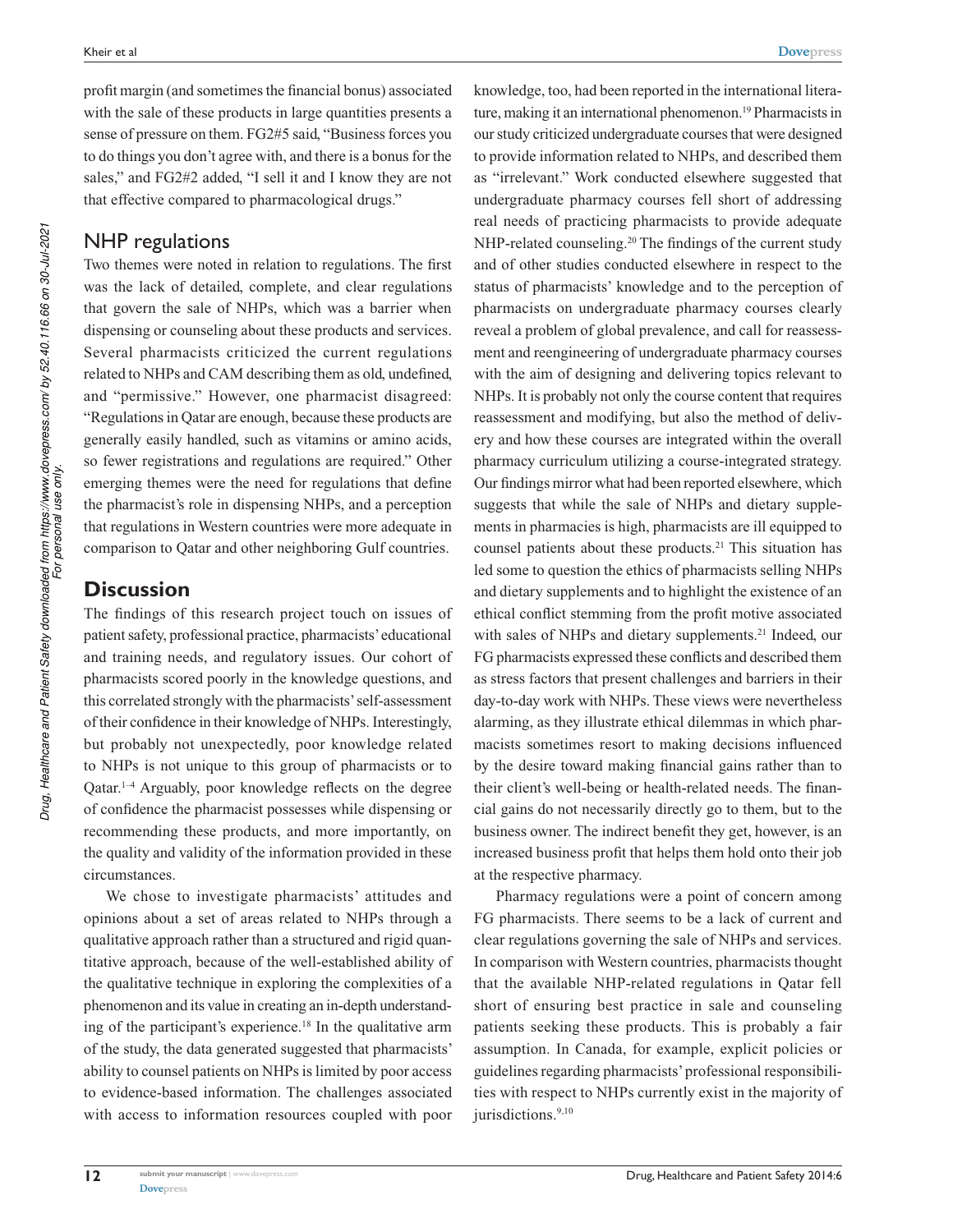Some pharmacists perceived CAM products made from herbal or plant origins as "safe," with several pharmacists who grew up or were educated in the Indian subcontinent speaking highly about an ancient system that is considered a reliable source of information about herbal products (ie, Ayurveda). These pharmacists were more likely to describe CAM and NHPs as pure and safe. Claims of safety of NHPs, in particular Ayurveda, should be considered with caution and have been challenged. A study from the US raised concerns about Ayurveda, pointing out that 20% of US and Indian-manufactured Ayurveda patent medicines sold via the Internet contained toxic levels of heavy metals, such as lead, mercury, and arsenic.<sup>22</sup> Other concerns include the absence of published studies, a lack of consistent manufacturing processes and quality standards, and a fear of adulteration.<sup>23</sup>

Finally, and as expected, the response rate was poor, and this is probably because only those pharmacists who deal with NHPs would respond to the survey. We cannot with any degree of certainty provide an accurate figure of those pharmacists who responded to this questionnaire as a percentage from the actual target population (ie, pharmacists who stock and dispense NHPs from their pharmacies). We must also point out that we only had access to Qatar-based pharmacists with contact addresses with the College of Pharmacy at the time of the survey, and this limits the generalizability of the results.

In the qualitative arm of the study, the reason for conducting only five FG meetings was that ideas generated from the meetings started to recur, and that signaled theoretical saturation point. It should be noted that qualitative methodology (including FG meetings) does not require large sample sizes nor does it focus on generalizability of results.<sup>17</sup> These are exploratory strategies, and considering the information retrieved, we believe we accomplished the objective of conducting the FG meetings.

# **Conclusion**

Pharmacists' ability to provide effective services associated with NHPs is compromised by poor access to evidence-based information and poor knowledge. Undergraduate pharmacy courses fall short of addressing real needs of practicing pharmacists to provide adequate NHP-related counseling and education. A perception of NHPs and CAM as safe still exists among pharmacists, and regulations related to NHPs require addressing to follow best practice and ensure patient safety. Continuing professional pharmacy-education programs should play a role in improving knowledge related

to NHPs in addition to providing activities revolving around professional practice and health care ethics.

# **Acknowledgments**

We thank Dr Sherief Khalifa for providing expert advice on knowledge questions, and Dr Ahmed Awaisu for providing statistical advice.

# **Disclosure**

The authors report no conflicts of interest in this work.

## **References**

- 1. Helgadóttir B, Vilhjálmsson R, Gunnarsdóttir TJ. [Utilization of complimentary and alternative health services in Iceland]. *Laeknabladid*. 2010;96:267–273. Icelandic.
- 2. Ramsay NA, Kenny MW, Davies G, Patel JP. Complimentary and alternative medicine use among patients starting warfarin. *Br J Haematol*. 2005;130:777–780.
- 3. Ashikaga T, Bosompra K, O'Brien P, Nelson L. Use of complimentary and alternative medicine by breast cancer patients: prevalence, patterns and communication with physicians. *Support Care Cancer.* 2002;10: 542–548.
- 4. Olatunde S, Boon H, Hirschkorn K, Welsh S, Bajcar J. Roles and responsibilities of pharmacists with respect to natural health products: key informant interviews. *Res Social Adm Pharm*. 2010;6:63–69.
- 5. Byrne A, Boon H, Austin Z, Jurgens T, Raman-Wilms L. Core competencies in natural health products for Canadian pharmacy students. *Am J Pharm Educ*. 2010;74:45.
- 6. Farrell J, Ries NM, Boon H. Pharmacists and natural health products: a systematic analysis of professional responsibilities in Canada. *Pharm Pract (Granada)*. 2008;6:33–42.
- 7. Cuzzolin L, Benoni G. Attitudes and knowledge toward natural products safety in the pharmacy setting: an Italian study. *Phytother Res*. 2009;23: 1018–1023.
- 8. Cook TF, Frighetto L, Marra CA, Jewesson PJ. Patterns of use and patients' attitudes toward complementary medications: a survey of adult general medicine patients at a major Canadian teaching hospital. *Can J Clin Pharmacol*. 2002;9:183–189.
- 9. Ernst E. Complementary medicine pharmacists? *Pharm J*. 2004;273: 197–198.
- 10. Kostka-Rokosz MD, Dvorkin-Camiel L, Asabigi AL. Student and faculty perspective toward the role and value of integration of natural product information into the pharmacy curriculum. *J Diet Suppl*. 2011;8: 12–18.
- 11. Kreitzer MJ, Mitten D, Harris I, Shandeling J. Attitudes toward CAM among medical, nursing, and pharmacy faculty and students: a comparative analysis. *Altern Ther Health Med*. 2002;8:44–47, 50–53.
- 12. Lie DA, Boker J. Comparative survey of complementary and alternative medicine (CAM) attitudes, use, and information-seeking behaviour among medical students, residents and faculty. *BMC Med Educ*. 2006;6:58.
- 13. Pokladnikova J, Lie D. Comparison of attitudes, beliefs, and resourceseeking behavior for CAM among first- and third-year Czech pharmacy students. *Am J Pharm Educ*. 2008;72:24.
- 14. Sim SN, Levine MA. An evaluation of pharmacist and health food store retailer's knowledge regarding potential drug interactions associated with St John's wort. *Can J Clin Pharmacol*. 2010;17:e57–e63.
- 15. Charrois TL, Hill RL, Vu D, et al. Community identification of natural health product-drug interactions. *Ann Pharmacother*. 2007;41: 1124–1129.
- 16. Marshall MN. Sampling for qualitative research. *Fam Pract*. 1996;13: 522–525.